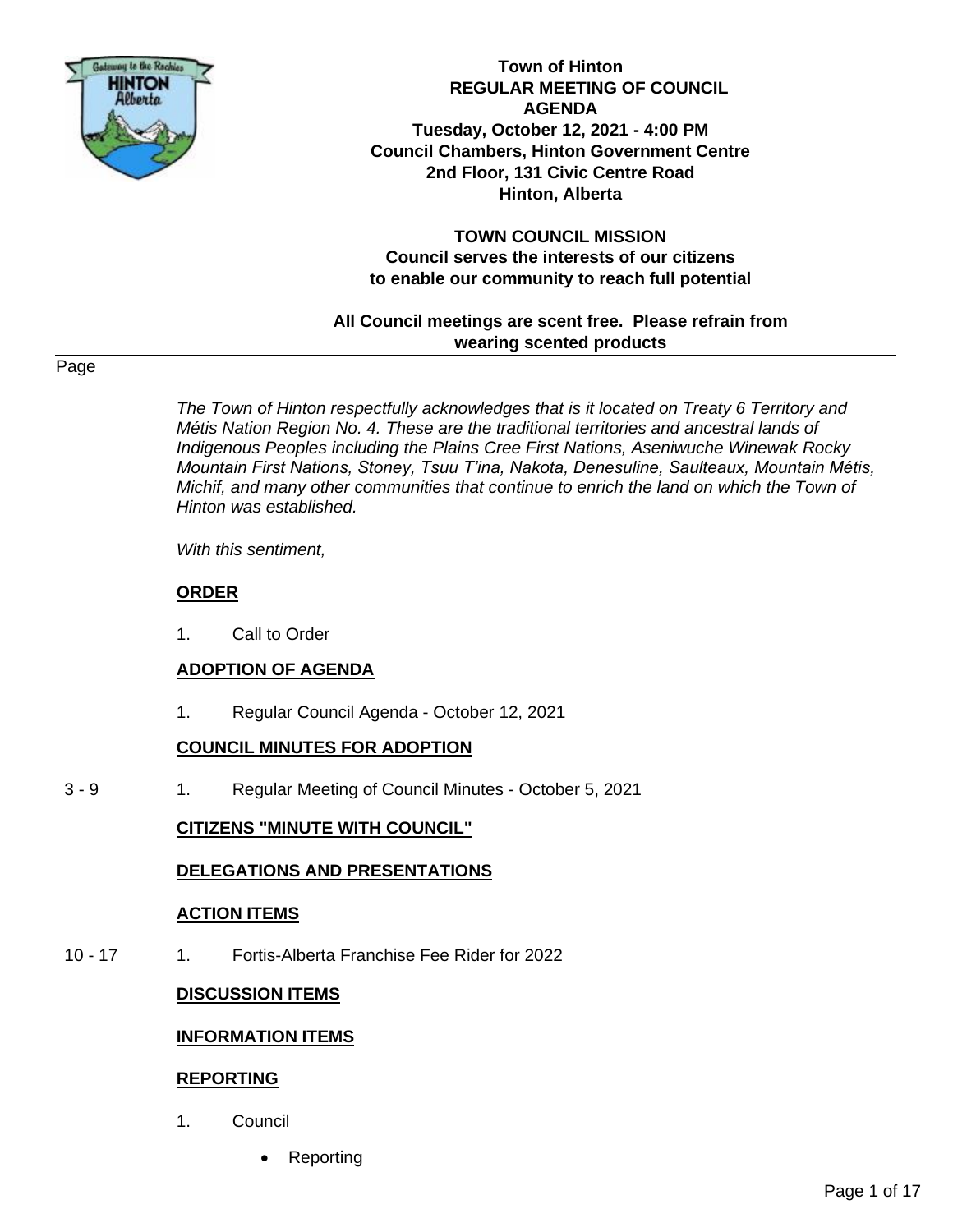

- Urgent Matters
- 2. Chief Administrative Officer
	- Reporting
	- Status Report
- 3. Administrative Inquiries (Written)

# **NOTICES OF MOTION**

# **CLOSED SESSION**

- 1. Golf Course Expression of Interest Closed per Section 16 of FOIP
- 2. Appointment of Interim Chief Administrative Officer Closed per Section 17 & 24 of FOIP

# **ADJOURNMENT**

1. Call for Adjournment of Meeting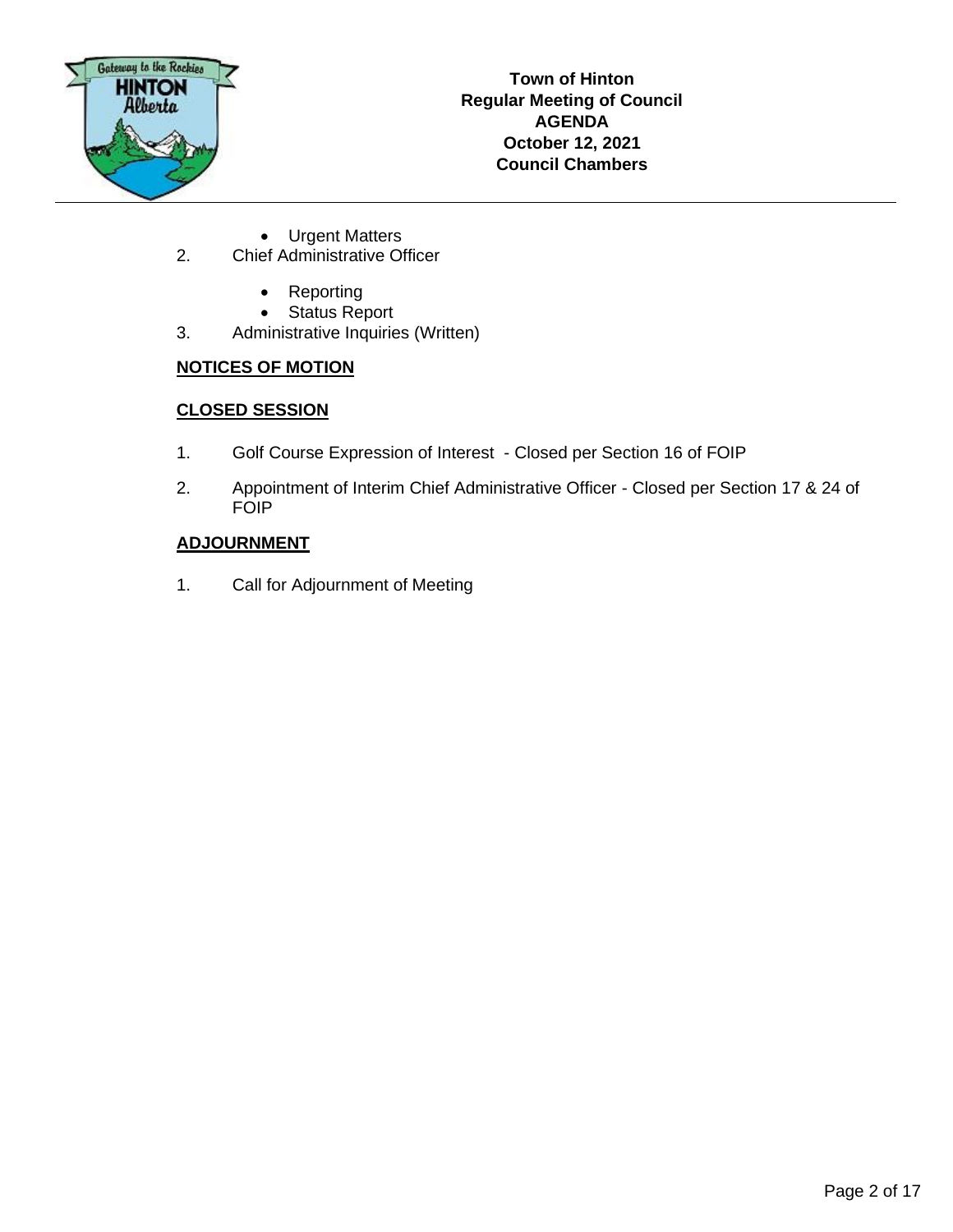# **DRAFT**

# **TOWN OF HINTON**



Minutes of the Regular Meeting of Council Held October 5, 2021 Council Chambers

## **Present:**

Mayor Marcel Michaels, Councillors Trevor Haas, Ryan Maguhn, Dewly Nelson, Albert Ostashek, JoAnn Race, Tyler Waugh

## **Administration in Attendance:**

Laura Howarth, Acting Chief Administrative Officer, Sandra Rendle, Legislative Services Coordinator, Jen Davey-Campbell, Executive Assistant, Carlos Tenias Gil, Communications Coordinator

# **Administration in Attendance by Zoom:**

Hans van Klaveren, Acting Director of Community Services, Maurice de Beaudrap, Director of Protective Services/ Fire Chief, Winston Rossouw, Director of Development & Infrastructure Services, Heather Waye, Strategic Services Manager, Caryn Bouchard, FCSS Manager, Torrie Gunia, FCSS Assistant Manager, Shelbey Donkin, Accounting Supervisor, Scott Kovatch, Economic Development Officer, Debbi Weber, Development & Infrastructure Services Manager, Mindi Petkau, Planning Technologist, Alexa Wade, Communications Assistant

## **Also Present by Zoom:**

James Everitt, Hinton Youth Centre Coordinator and Mavric Cortes, Hinton Youth Advisory Council Member

**Refer to the Regular Council Meeting Agenda package for [October 5, 2021](https://www.hinton.ca/ArchiveCenter/ViewFile/Item/4297) for detailed background information.**

## **ORDER**

Mayor Michaels provided a statement:

*The Town of Hinton respectfully acknowledges that is it located on Treaty 6 Territory and Métis Nation Region No. 4. These are the traditional territories and ancestral lands of Indigenous Peoples including the Plains Cree First Nations, Aseniwuche Winewak Rocky Mountain First Nations, Stoney, Tsuu T'ina, Nakota, Denesuline, Saulteaux, Mountain Métis, Michif, and many other communities that continue to enrich the land on which the Town of Hinton was established.* 

*With this sentiment,*

Mayor Marcel Michaels called the Regular Meeting of Council to order at 4:03 p.m.

## **ADOPTION OF AGENDA**

**HAAS – That the agenda for the October 5, 2021 Regular Council Meeting be adopted as presented.**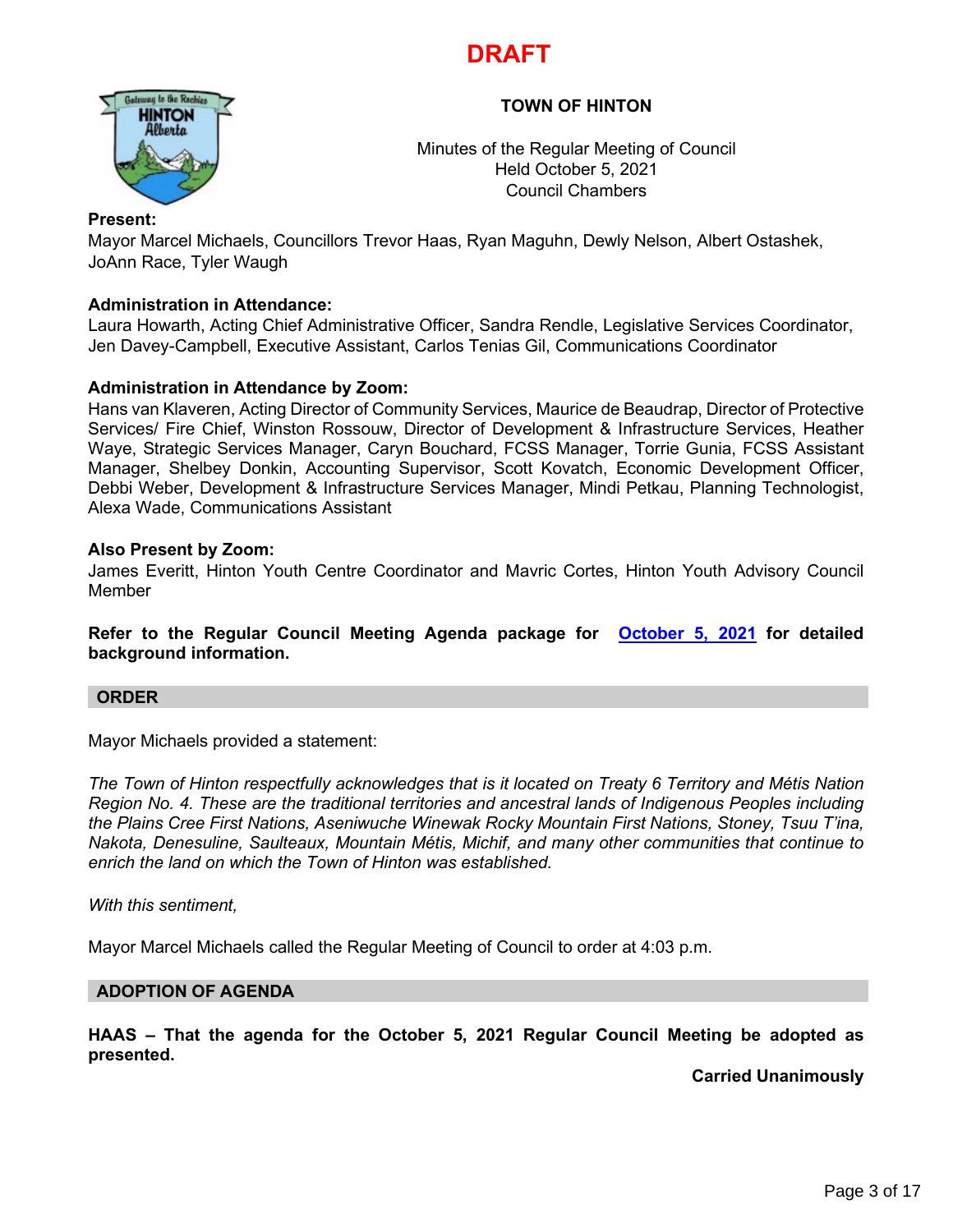## **COUNCIL MINUTES FOR ADOPTION**

- 1. Regular Meeting of Council Minutes September 7, 2021
- 2. Special Meeting of Council Minutes September 10, 2021
- 3. Standing Committee of Council Minutes September 14, 2021
- 4. Standing Committee of Council Minutes September 21, 2021
- 5. Special Meeting of Council Minutes September 23, 2021

## **HAAS – That the Minutes listed above be approved as presented.**

## **Carried Unanimously**

## **CITIZENS MINUTE WITH COUNCIL**

No Citizens wish to speak with Council.

## **APPOINTED COMMITTEES OF COUNCIL - REPORTING**

1. Hinton Youth Advisory Council 2020-2021 Review

The presentation is included in the October 5, 2021 agenda package.

T. Gunia, J. Everett and M. Cortes left the meeting at 4:23 p.m.

## **ACTION ITEMS**

1. Non-Residential Tax Incentive Bylaw No. 1161 - Third Reading

**HAAS - That Council give Non-Residential Tax Incentive Bylaw No. 1161 Third Reading. Carried Unanimously**

- S. Kovatch left the meeting at 4:30 p.m.
- 2. Council Procedure Bylaw No. 1153

**HAAS - That Council give Council Procedure Bylaw No. 1153 First Reading.**

**Carried Unanimously** 

**MAGUHN - That Council give Council Procedure Bylaw No. 1153 Second Reading.**

**Carried Unanimously** 

**OSTASHEK - That Council give Council Procedure Bylaw No. 1153 unanimous consent for Third Reading.**

**Carried Unanimously** 

**MAGUHN - That Council give Council Procedure Bylaw No. 1153 Third Reading.**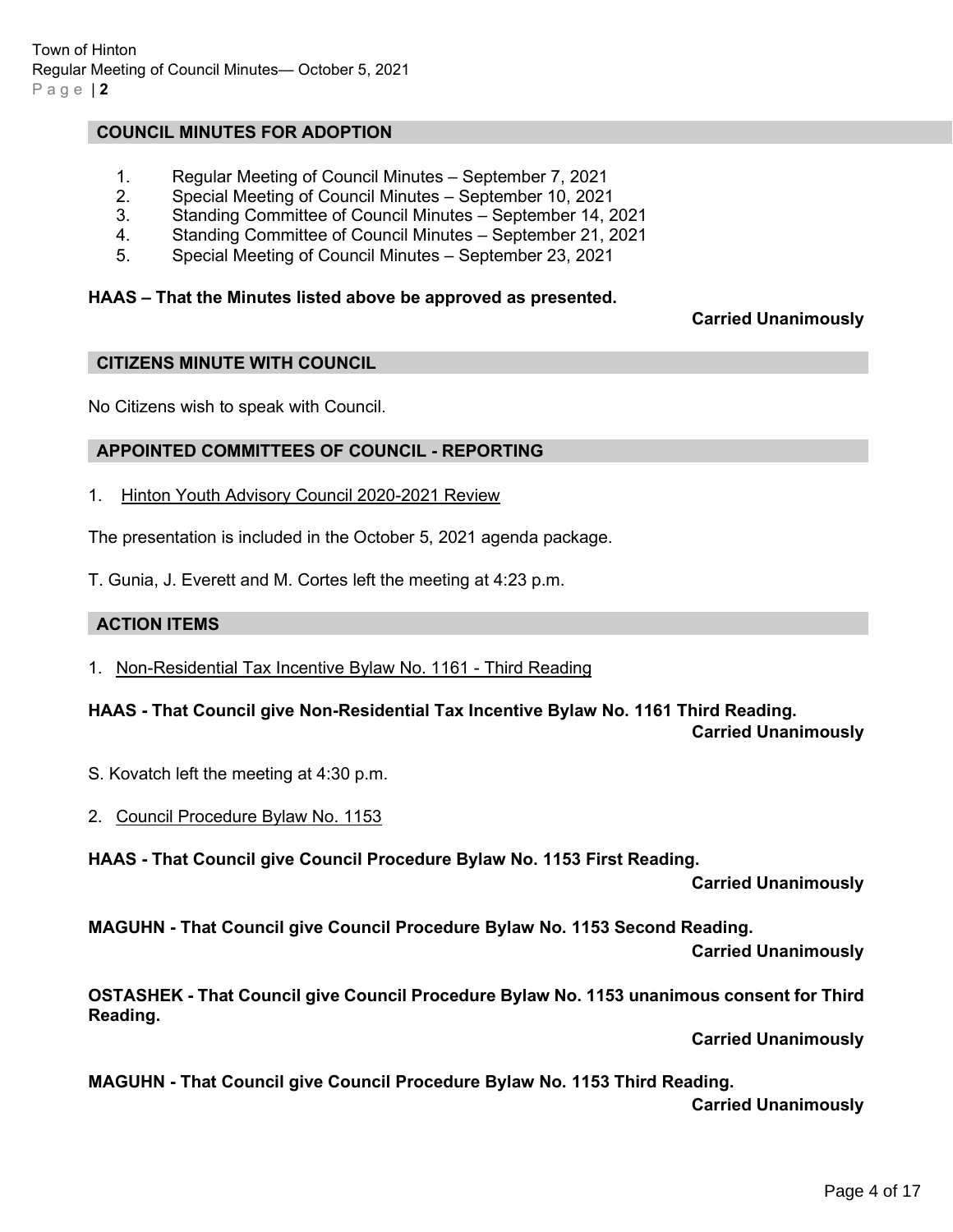## 3. Rescinding Policy 018 Harassment in the Work Environment Policy

# **OSTASHEK - That Council rescind Harassment in the Work Environment Policy 018.**

**Carried Unanimously**

4. Council Remuneration Policy No. CL 1103

**HAAS - That Council amend Schedule "A" of the Council Remuneration Policy CL 1103 to include 0 - 1 hour at \$37.50.** 

> **Defeated 5-2 For: Haas, Maguhn Against: Michaels, Nelson, Ostashek, Race, Waugh**

**MAGUHN - That Council approve Council Remuneration Policy No. CL 1103 as presented. Carried Unanimously**

**OSTASHEK - That Council rescind Council Remuneration Policy # 052.**

**Carried Unanimously**

C. Bouchard left the meeting at 4:50 p.m.

5. Request to Waive Tax Penalties -109 A,B,C,D Reimer Drive

**HAAS - That Council require the owner(s) of the properties located at 109 A, B, C, D Reimer Drive to pay their tax penalty in the amount of \$297.52 in full; and that the August 1, 2021, tax penalty be waived should payment be received on or before October 29, 2021. Carried Unanimously**

S. Donkin left the meeting at 5:00 p.m.

A short break was called at 5:01p.m. with the meeting resuming at 5:10 p.m.

M. Petkau joined the meeting at 5:10 p.m.

6. Beaver Boardwalk Community Oversight Committee Appointments

**NELSON - That Council postpone the Beaver Boardwalk Community Oversight Committee appointments to the Organizational Meeting.** 

> **Defeated 6-1 For: Nelson Against: Haas, Maguhn, Michaels, Ostashek, Race, Waugh**

**NELSON - That Council Appoint Kevin Gedling as a Maxwell Lake Area Resident Representative to the Beaver Boardwalk Community Oversight Committee;**

**That Council Appoint Doug Lamb as a Maxwell Lake Area Resident Representative to the Beaver Boardwalk Community Oversight Committee;**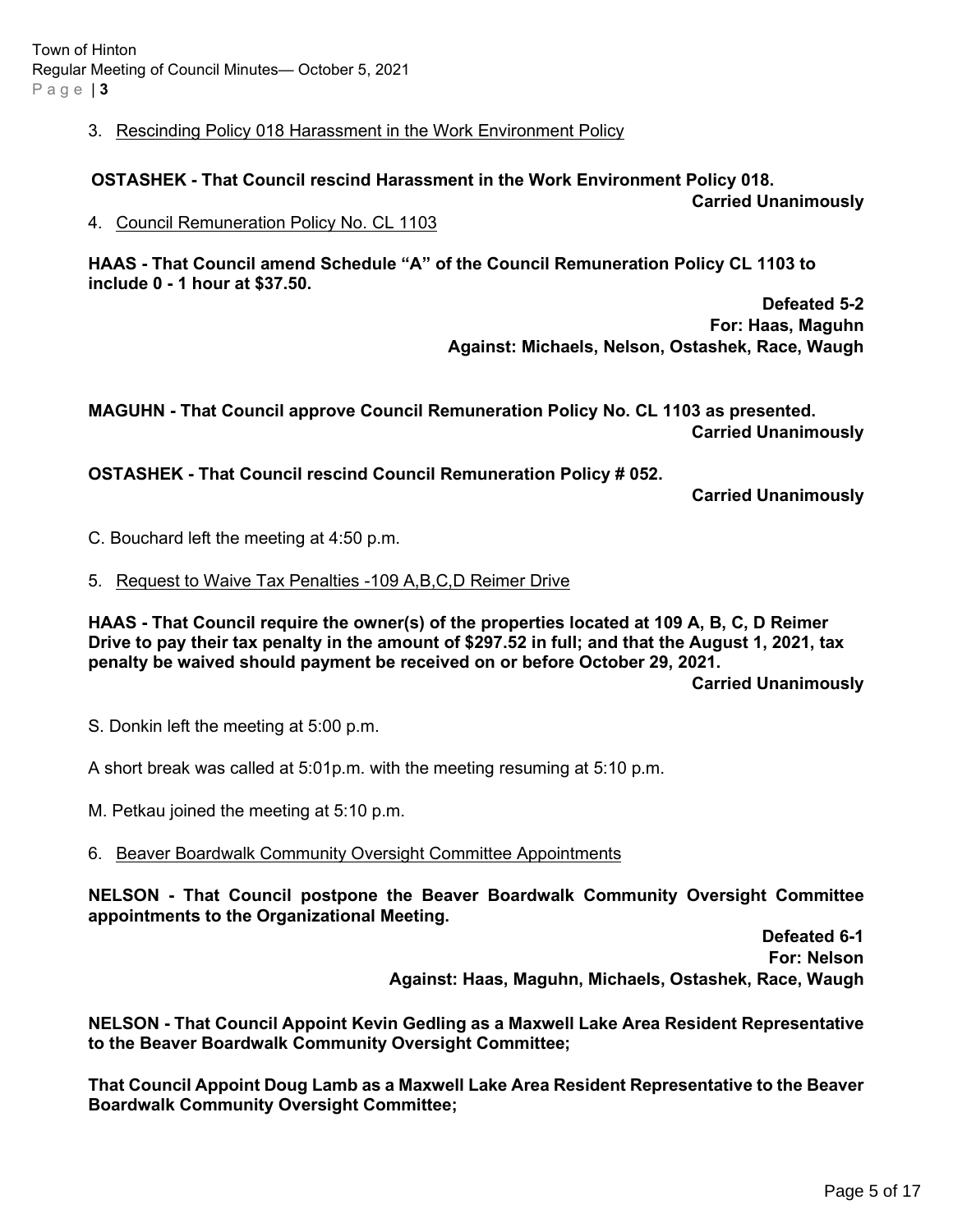Town of Hinton Regular Meeting of Council Minutes— October 5, 2021 Page | **4**

> **That Council Appoint Tom Marshall as a Town of Hinton Resident at Large Representative to the Beaver Boardwalk Community Oversight Committee;**

> **That Council Appoint Trevor Boutilier as a Town of Hinton Resident at Large Representative to the Beaver Boardwalk Community Oversight Committee;**

> **That Council Appoint Beth MacCallum as the Educational Representative to the Beaver Boardwalk Community Oversight Committee;**

> **That Council Appoint Jan Vassbotn as the Recreation and Tourism Representative to the Beaver Boardwalk Community Oversight Committee; and**

> **That Council Appoint Vivian Sergreew as the Environment Representative to the Beaver Boardwalk Community Oversight Committee.**

> > **Carried Unanimously**

A. Wade left the meeting at 5:20 p.m.

#### 7. Hinton Historical Society - 2021 Gap Funding Report

**NELSON - That Council approve the allocation of the remaining \$9,100 from the Community Grant Program/ATE Reserve and \$900 from Council Donations to the Hinton Historical Society for the purpose of maintaining operations from 2021 through to April 2022.**

**Carried Unanimously**

8. Evergreens Foundation Strategic Plan Support Letter

**OSTASHEK - That Council direct Administration to issue the Evergreens Foundation Strategic Plan letter of support on behalf of Council.**

**Carried Unanimously**

H. Waye left the meeting at 5:30 p.m.

9. Tax Penalty Bylaw No. 1164

**RACE - That Council give Tax Penalty Bylaw No. 1164 First Reading.**

**Carried Unanimously**

**RACE - That Council give Tax Penalty Bylaw No. 1164 Second Reading.**

**Carried Unanimously**

**OSTASHEK - That Council give Tax Penalty Bylaw No. 1164 unanimous consent for Third Reading.**

**Carried Unanimously**

**HAAS - That Council give Tax Penalty Bylaw No. 1164 Third Reading.**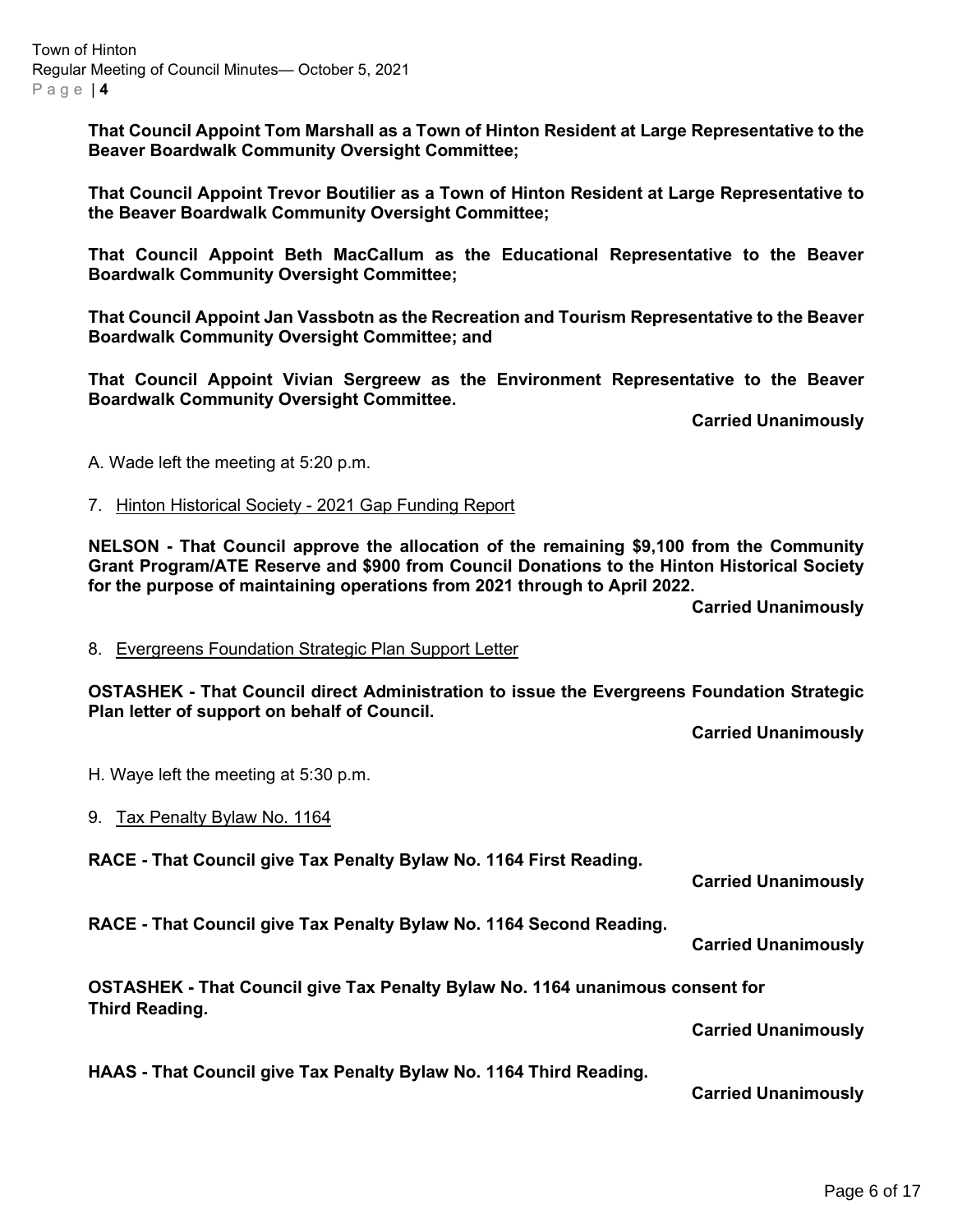## 10. Deferred Motion MD-2295 - Reserve Transfer - Brought forward from the July 6, 2021 Regular Council Meeting

**NELSON - That Council Amend the original motion by replacing "Operational Project Reserve" with "Facilities and Components Reserve".** 

**Carried Unanimously**

**NELSON - That Council direct Administration to transfer \$100,000 from the Facilities and Components Reserve to the Recreation Centre Construction Reserve.**

**Carried Unanimously**

## 11. Notice of Motion

**RACE - That Council direct Administration to proceed with naming Scout Hall location and associated unnamed park the Diane Erickson Memorial Park.** 

 **Withdrawn**

**RACE - That Council direct Administration to retain Diane Erickson's name on the Names Reserve List for future consideration.** 

**Carried Unanimously**

## **DISCUSSION ITEMS**

1. October 12, 2021 - Standing Committee Meeting

## **NELSON - That Council table the discussion item to the end of the meeting.**

**Carried Unanimously**

A short break was called at 5:57 p.m. with the meeting resuming at 6:03 p.m.

## **INFORMATION ITEMS**

1. Provincial Covid-19 Restrictions – Town Facilities Update

**MAGUHN - That Council approve up to \$36,000 for contacted Security Services for the remainder of 2021 to implement the COVID-19 Restrictions Exemption Program at the Dr. Duncan Murray Recreation Centre and other municipal buildings on and as needed basis to be funded from the Emergency Response Reserve; and**

**That Administration provide an information report to Council once per month summarizing service levels and funding status of Security Services required to implement the COVID-19 Restrictions Exemption Program at the Rec Centre and other municipal buildings.**

**Carried Unanimously**

2. Council Information Packages #1 for October 5, 2021

**HAAS - That Council accept Information Packages #1 for October 5, 2021 as information. Carried Unanimously**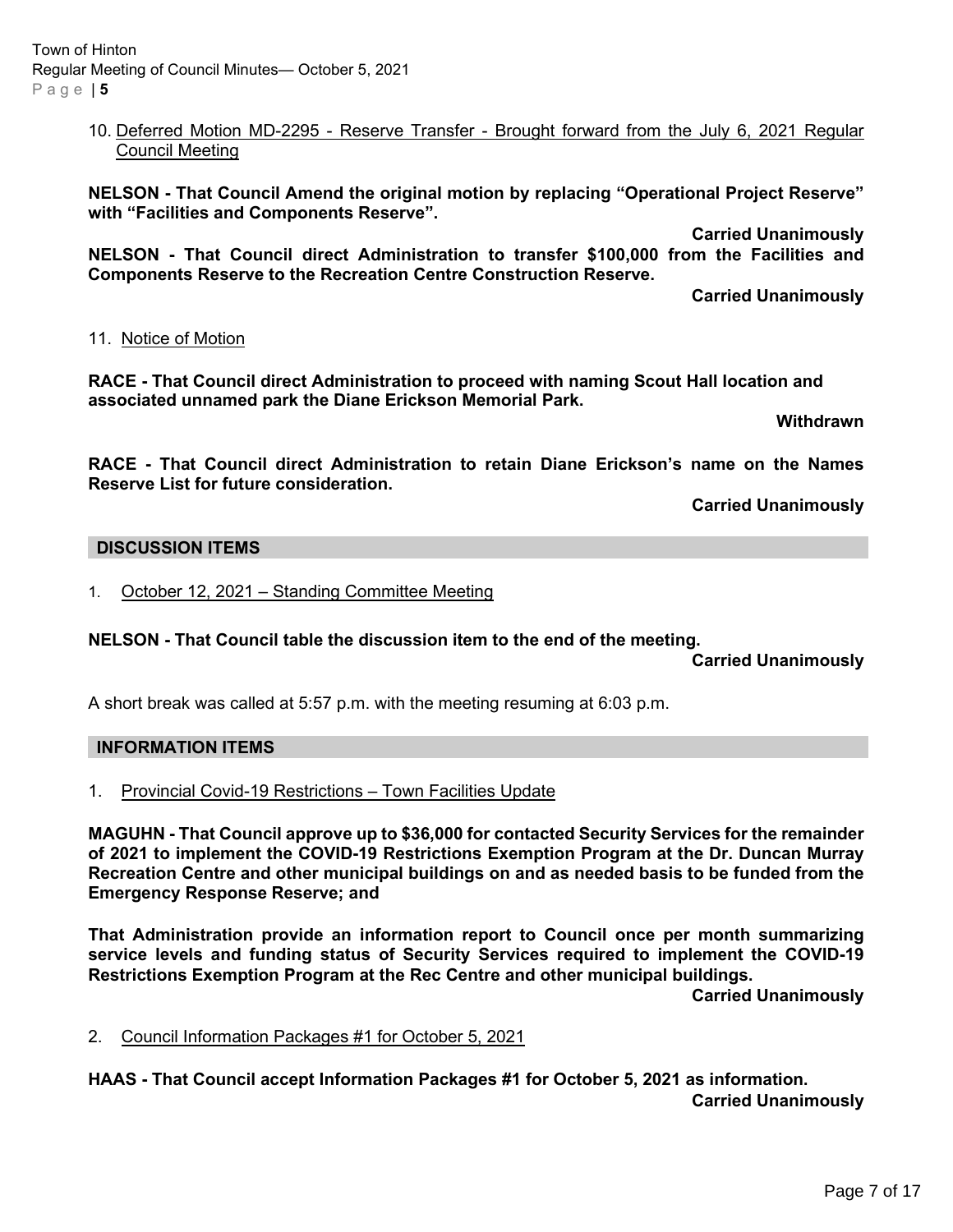## **REPORTS FROM MAYOR, COUNCIL, CHIEF ADMINISTRATIVE OFFICER**

1. Council Updates (Training, Conferences, Committees, Community Events) and Urgent Matters

Councillors and Mayor Michaels reported on meetings they attended.

2. Chief Administrative Officer Report and Status Report

Laura Howarth, Interim Chief Administrative Officer, provided an update on administrative matters and provided a status report.

3. Administrative Inquiries

There were no Administrative Inquires.

#### **NOTICES OF MOTION**

No Notice of Motions were brought forward.

#### **CLOSED SESSION**

1. Appointment of Interim Chief Administrative Officer - Closed as per Section 17 & 24 of FOIP.

## **HAAS– That the Regular Meeting of Council move to Closed Session at 6:44 p.m.**

#### **Carried Unanimously**

M. de Beaudrap, W. Rossouw, H. van Klaveren, D. Weber, M. Petkau, S. Rendle, J. Davey-Campbell and C. Tenias Gil left the meeting at 6:44 p.m.

L. Howarth left the meeting at 6:53 p.m.

#### **NELSON – That the Regular Meeting of Council move out of Closed Session at 6:55 p.m. Carried Unanimously**

L. Howarth, S. Rendle, J. Davey-Campbell and C. Tenias Gil joined the meeting at 6:59 p.m.

## **Mayor Michael reconvened the meeting at 7:00 p.m.**

Tabled discussion item brought forward from earlier in the meeting.

## **MAGUHN - That Council change the Standing Committee Meeting of October 12, 2021 to a Regular Meeting of Council.**

## **Carried Unanimously**

**HAAS - That Council appoint Laura Howarth as Interim Chief Administrative Officer through October 12, 2021.**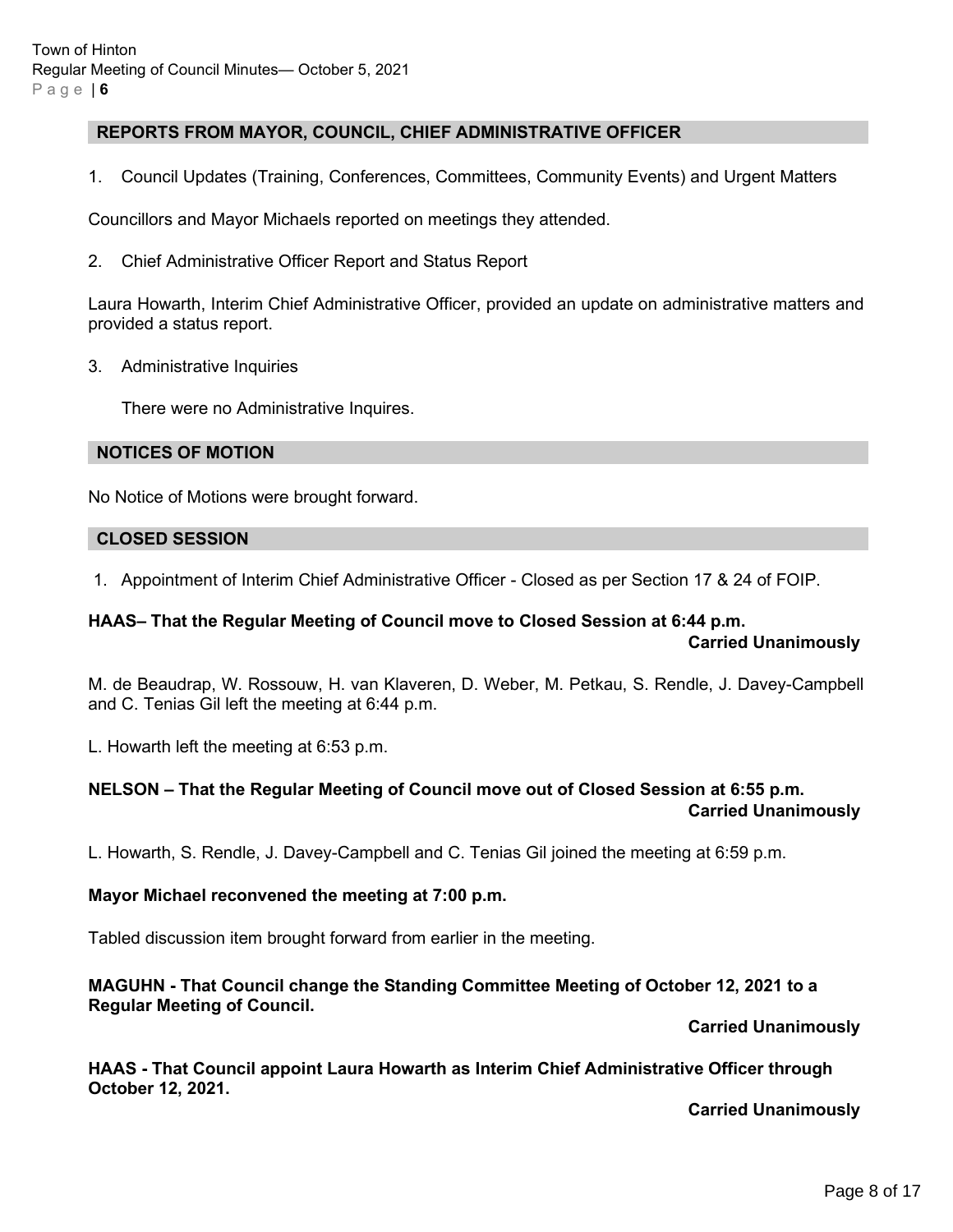Town of Hinton Regular Meeting of Council Minutes— October 5, 2021 Page | **7**

# **ADJOURNMENT**

**NELSON - That the Regular Meeting of Council adjourn at 7:06 p.m.**

**Carried Unanimously**

Mayor

Legislative Services Coordinator

 $\mathcal{L}_\text{max}$  , and the set of the set of the set of the set of the set of the set of the set of the set of the set of the set of the set of the set of the set of the set of the set of the set of the set of the set of the

 $\overline{\phantom{a}}$  , which is a set of the set of the set of the set of the set of the set of the set of the set of the set of the set of the set of the set of the set of the set of the set of the set of the set of the set of th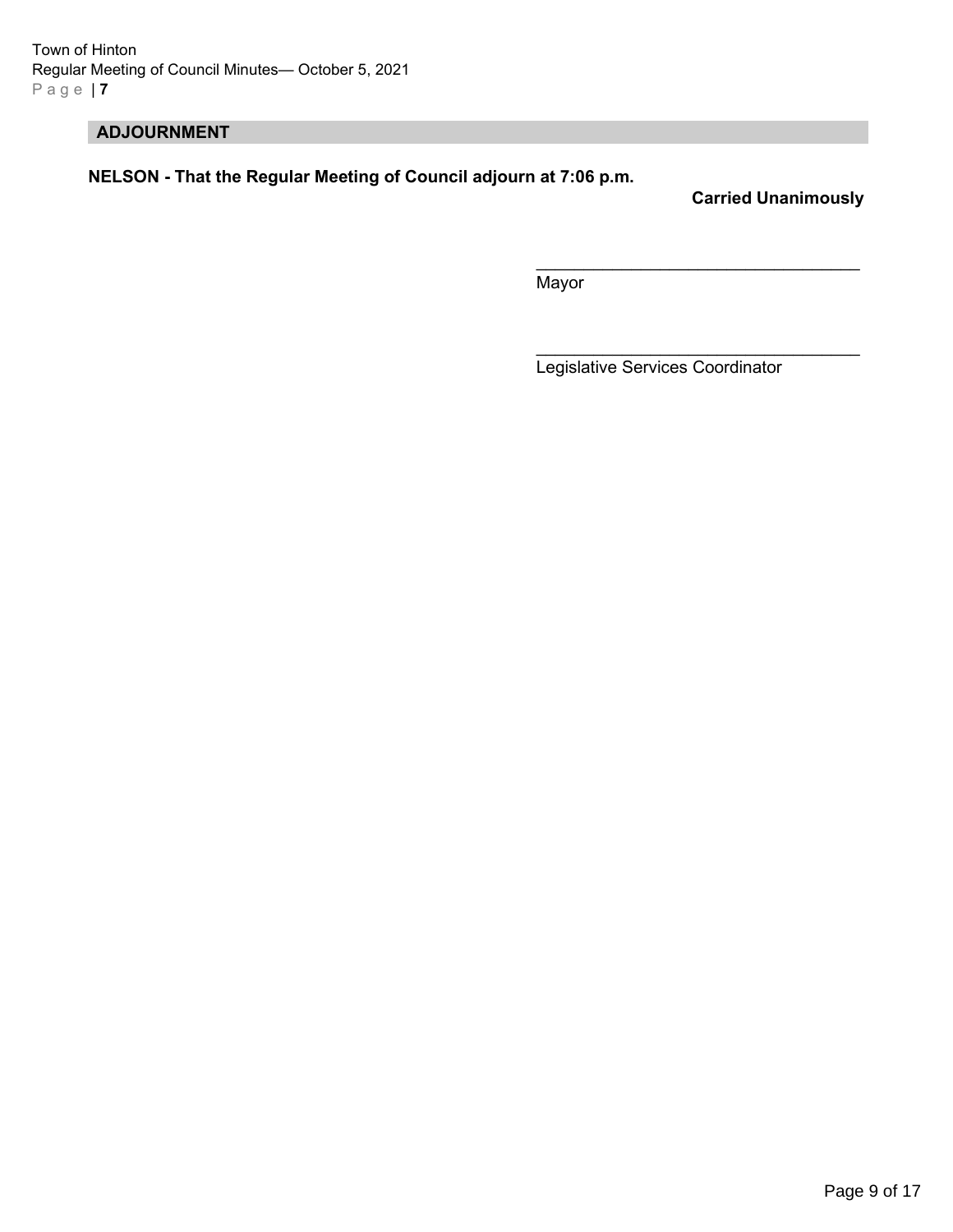

# **TOWN OF HINTON Administrative Report**

# ☐ **DIRECTION REQUEST** ☒ **REQUEST FOR DECISION** ☐ **INFORMATION ITEM**

**DATE:** Regular Council Meeting of October 12, 2021

**FROM**: Laura Howarth, Interim Chief Administrative Officer

**RE**: **FORTIS-ALBERTA FRANCHISE FEE RIDER FOR 2022**

# **Recommended Action**

*That Council direct Administration to advertise for two consecutive weeks, the Town's intent to decrease the FortisAlberta Franchise Fee Rider from 12.7% to 11.73% effective January 1, 2022; and*

*That the FortisAlberta Franchise Fee Rider for 2022 report, with public notification feedback, be brought to a future Regular Council Meeting before November 1, 2021, for decision.*

#### **Background**

This item is before Council to review the annual franchise fee that is part of the Electric Distribution Franchise Agreement. The franchise fee (or the local access fee) is charged to FortisAlberta allowing them access to municipal lands to construct, maintain, and operate distribution systems. The fee is recovered by FortisAlberta from their customers, by way of a rider %, to cover municipal costs for local municipal land access. The rider is charged on electric billings of all customers that receive electric service in the municipal service area.

| Year | <b>Municipal Franchise Fee</b><br><b>Budgeted Revenue</b> | <b>Municipal Franchise</b><br><b>Fee Actual Revenue</b> | <b>Franchise Fee</b><br>Rider % | <b>Franchise Fee Revenue Change</b><br><b>From Previous Actual</b> |
|------|-----------------------------------------------------------|---------------------------------------------------------|---------------------------------|--------------------------------------------------------------------|
| 2015 | \$915,000                                                 | \$930,869                                               | 10.70%                          | \$75,266                                                           |
| 2016 | \$970,000                                                 | \$940.122                                               | 10.70%                          | \$9,253                                                            |
| 2017 | \$980,000                                                 | \$966,883                                               | 10.70%                          | \$26,761                                                           |
| 2018 | \$1,020,000                                               | \$1,038,659                                             | 10.70%                          | \$71,776                                                           |
| 2019 | \$1,297,954                                               | \$1,255,361                                             | 12.70%                          | \$216,702                                                          |
| 2020 | \$1,287,170                                               | \$1,273,949                                             | 12.70%                          | \$18,588                                                           |
| 2021 | \$1,330,665                                               |                                                         | 12.70%                          | \$56,716                                                           |

Prepared by: Carla Fox, Director of Corporate Services & Laura Howarth, Interim Chief Administrative Officer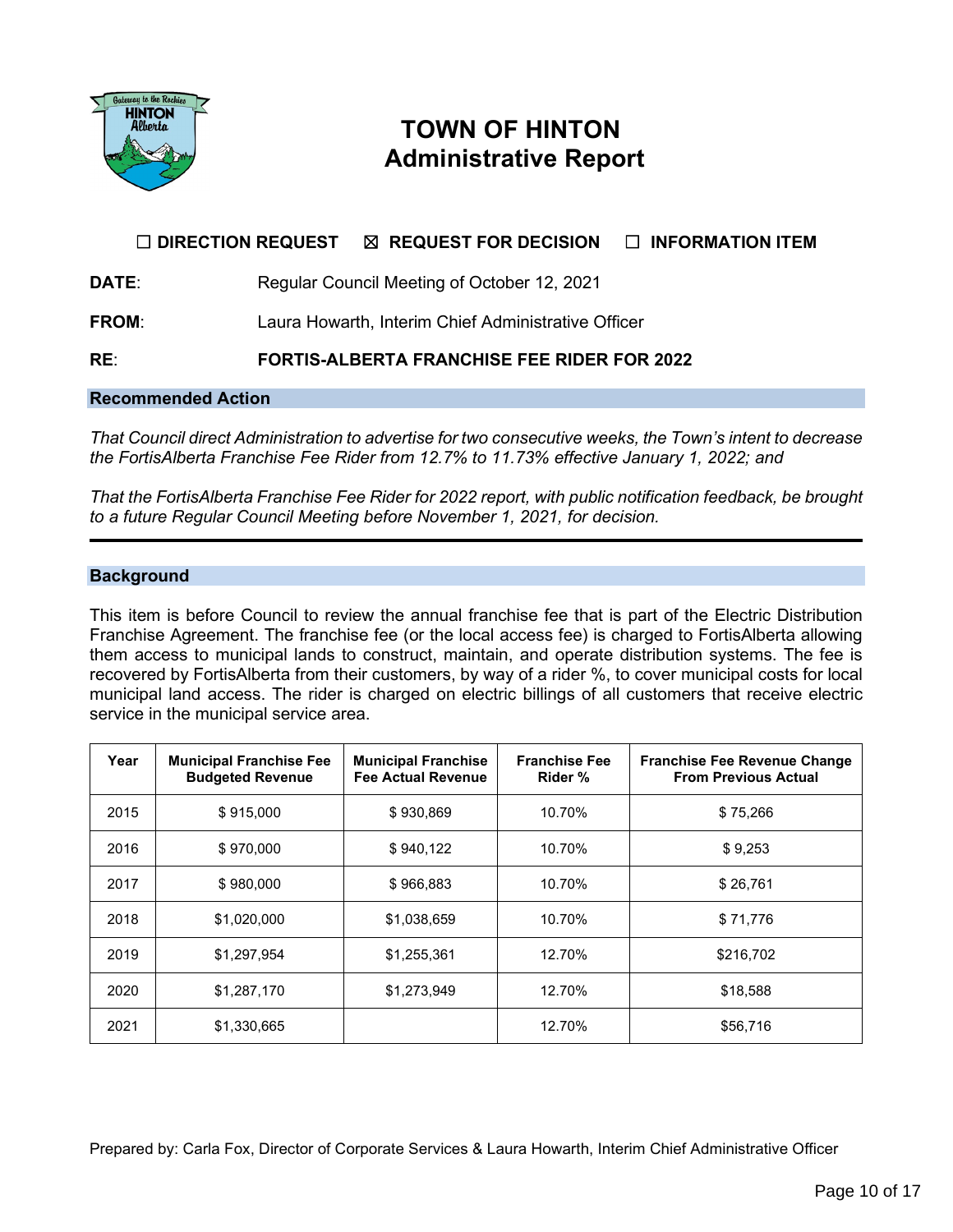# **What is a Franchise Fee?**

From the Alberta Utilities Commission: Section 45 of the *Municipal Government Act* grants municipalities the right to enter into a franchise agreement with the utility service provider. Included in the agreement are provisions for the utility to collect a franchise fee or local access fee from its customers, which is then paid to the municipality for the use of Town land and is considered to be a cost of doing business in the municipality.

## **How Does Hinton Compare to Other Communities?**

See Municipal Franchise Fee Riders – Community Comparators (Attachment #1).

## **How is this Revenue Utilized by the Town of Hinton?**

The franchise fee paid for local land access to the Town is similar to the fees the Town collects from individuals or companies leasing and encroaching on Town lands, public utility lots or roadways. The fees collected help off-set both operational and construction costs incurred by having the utility located in the rights-of-way and properties. Operationally, the Development & Infrastructure Services Department must coordinate planning for utilities, incur additional engineering costs, review, and prepare crossing agreements, and incur administrative costs to have utilities, such as FortisAlberta, in our rights-of-way. On the construction side, Development & Infrastructure Services incur additional project management, construction and material costs, and time delays when working around or under FortisAlberta and other utilities (for example, working on road projects, water and sewer installations or rehabilitation projects). Franchise fee revenues are also used to build reserves, which fund operating and capital projects that support these rights-of-way.

The Franchise Agreement, which sets the franchise fees, serves the following purposes:

- $\checkmark$  Allows for exclusive right of franchise for a utility service on municipal rightsof-way (electricity).
- $\checkmark$  Ensures security and stability for customers, municipalities, and utilities.
- $\checkmark$  Details provisions for relocations.
- $\checkmark$  Details service level standards for outages, restoration, repairs, and maintenance.
- $\checkmark$  Mechanism for reciprocal indemnification and liability on work done.
- $\checkmark$  Mechanism for specific reporting and approval requirements.
- Mechanism for additional services required by a municipality.
- $\checkmark$  Provides base electricity consumption information to assist municipalities interested in reducing community electricity consumption or greenhouse gas emissions.

## **Analysis**

Every September FortisAlberta provides municipalities with a revenue calculator that allows for the estimation of anticipated revenues provided by the local access fee rider; this was sent by FortisAlberta on September 25, 2021, and received by Administration on September 27, 2021.

As per the Franchise Agreement, the Municipality may change the local access fee percentage annually by providing written notice to FortisAlberta by November 1 to ensure the fee is approved and implemented by January 1 of the following year. The maximum fee is capped at 20%. The 2021 access fee rider was approved by Council and set at 12.70%.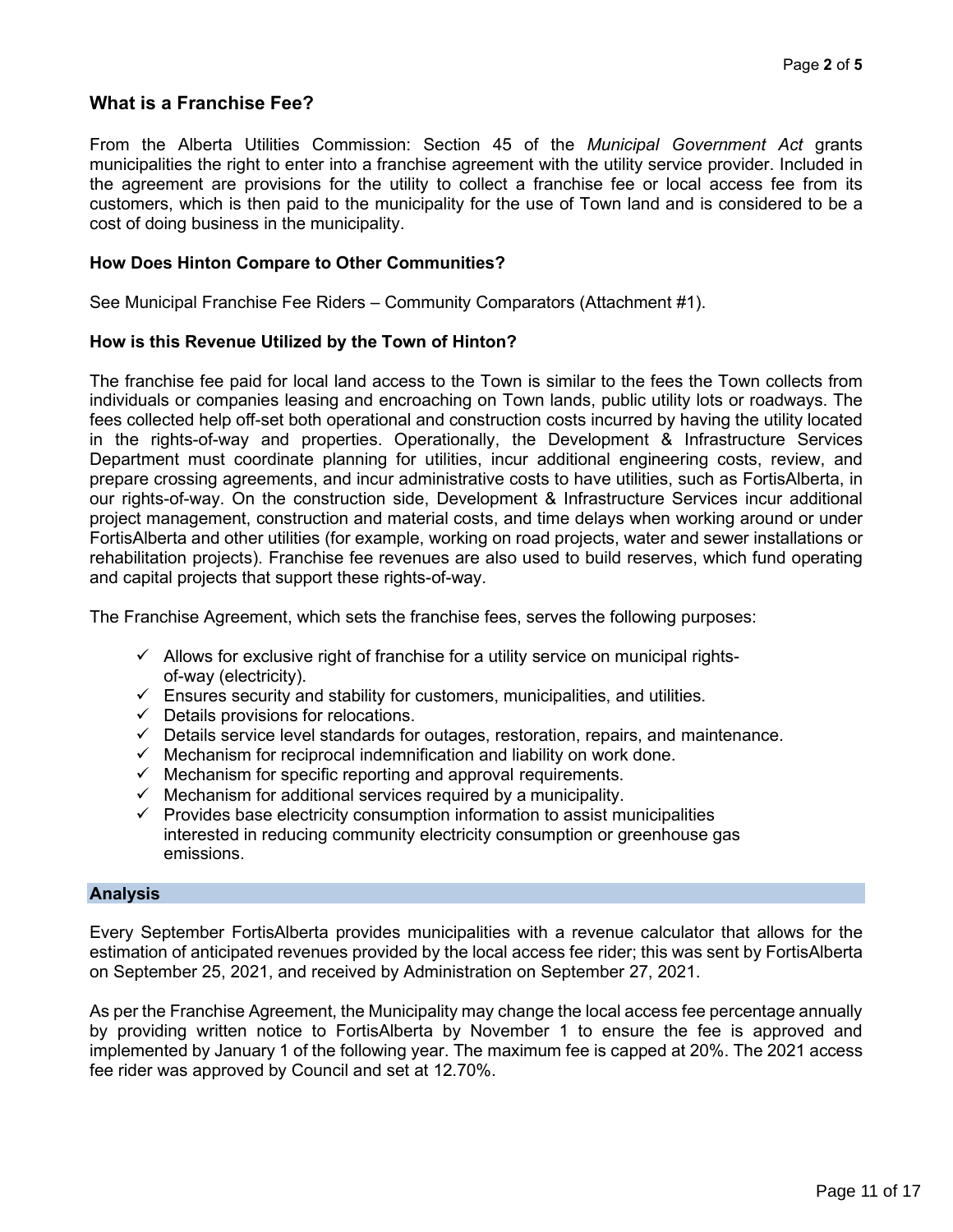# **OPTION 1: Franchise Fee Rider Decrease = Franchise Fee Revenue No Change**

Town Council can decrease the franchise fee that is charged to FortisAlberta. The decrease, as similarly stated above, will affect the rider fee that FortisAlberta charges to its customers. For every 0.1% decrease to the franchise fee, based on the calculator provided, a reduction of \$11,348 per year of revenue is estimated. Reducing the rider to 11.73% would result in a \$0 increase anticipated in overall revenue from 2021 to 2022.

| Year | <b>Municipal Franchise Fee</b><br><b>Budgeted Revenue</b> | <b>Franchise Fee</b><br>Rider % | <b>Franchise Fee Revenue Change</b><br><b>From Previous Actual</b> |
|------|-----------------------------------------------------------|---------------------------------|--------------------------------------------------------------------|
| 2021 | \$1,330,665                                               | 12.70%                          | \$56,716                                                           |
| 2022 | \$1,330,665                                               | 11.73%                          | \$0                                                                |

# **OPTION 2: Franchise Fee Rider No Change = Franchise Fee Revenue Increase**

Town Council can choose to leave the franchise fee at its current rate of 12.7% for 2022. This option does not require a public notification period as there would be no change. Maintaining the current rate would increase the revenues by an estimated \$110,443, based on growth, development, and current assessment values.

| Year | <b>Municipal Franchise Fee</b><br><b>Budgeted Revenue</b> | <b>Franchise Fee</b><br>Rider % | <b>Franchise Fee Revenue Change</b><br><b>From Previous Actual</b> |
|------|-----------------------------------------------------------|---------------------------------|--------------------------------------------------------------------|
| 2021 | \$1,330,665                                               | 12.70%                          | \$56,716                                                           |
| 2022 | \$1,441,108                                               | 12.70%                          | \$110.443                                                          |

## **OPTION 3: Franchise Fee Rider Increase = Franchise Fee Revenue Increase**

Town Council can increase the franchise fee. The increase will affect the rider fee that Fortis charges to its customers. For every 0.1% increase to the franchise fee, based on the calculator provided, an additional \$11,348 per year of additional revenue is estimated on the \$110,443 in OPTION 2 above. The excess revenue could be used to offset the costs outlined on page 2 of this report or in some other way as determined by Council. For the purpose of providing an example, a rider of 12.80% is provided below.

| Year | <b>Municipal Franchise Fee</b><br><b>Budgeted Revenue</b> | <b>Franchise Fee</b><br>Rider % | <b>Franchise Fee Revenue Change</b><br><b>From Previous Actual</b> |
|------|-----------------------------------------------------------|---------------------------------|--------------------------------------------------------------------|
| 2021 | \$1,330,665                                               | 12.70%                          | \$56,716                                                           |
| 2022 | \$1,452,456                                               | 12.80%                          | \$121,791                                                          |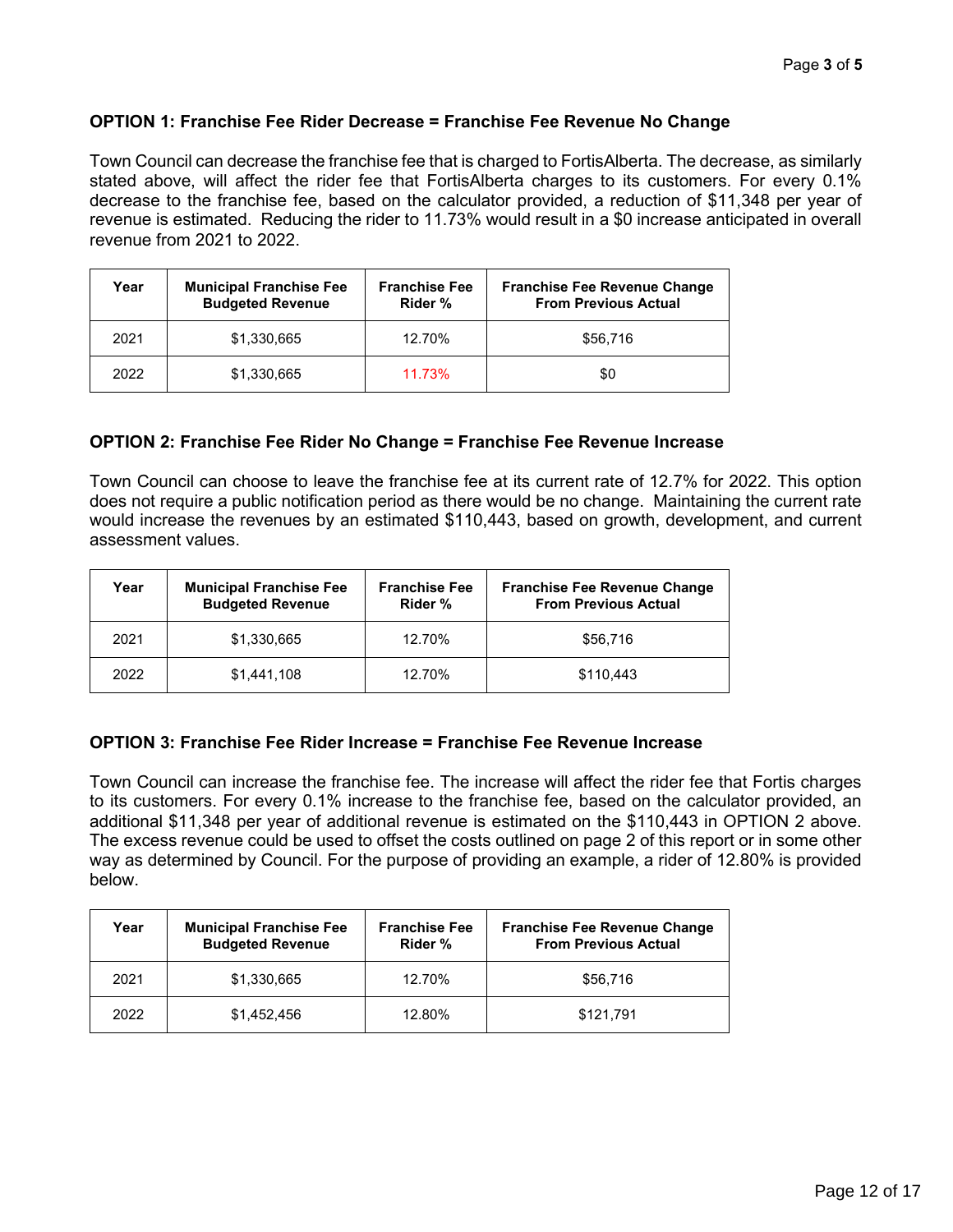## **OPTION 4: Franchise Fee Rider Decrease = Franchise Fee Revenue Decrease**

Town Council can decrease the franchise fee that is charged to Fortis below the 11.73% presented in OPTION 1. The decrease will affect the rider fee that FortisAlberta charges to its customers. For every 0.1% decrease to the franchise fee, based on the calculator provided, a reduction of \$11,348 per year of revenue is estimated. Reducing the rider below 11.73% would result in less revenue than was anticipated in the 2021-2023 financial plan. The impacts of this reduction in revenue would need to be addressed by Council during the 2022 budget deliberation process. For the purpose of providing an example, a rider of 11.63% is provided below.

| Year | <b>Municipal Franchise Fee</b><br><b>Budgeted Revenue</b> | <b>Franchise Fee</b><br>Rider % | <b>Franchise Fee Revenue Change</b><br><b>From Previous Actual</b> |
|------|-----------------------------------------------------------|---------------------------------|--------------------------------------------------------------------|
| 2021 | \$1,330,665                                               | 12.70%                          | \$56,716                                                           |
| 2022 | \$1,319,317                                               | 11.63%                          | $-$11.348$                                                         |

## **Implications of Decision**

| <b>Financial Implications</b>      |                                              |  |  |  |
|------------------------------------|----------------------------------------------|--|--|--|
| <b>Items</b>                       | <b>Comments</b>                              |  |  |  |
| <b>Operating Cost/Implications</b> | \$0                                          |  |  |  |
| <b>Capital Cost</b>                | \$0                                          |  |  |  |
| <b>Budget Available</b>            | \$1,330,665 Yearly Budgeted Amount 2021-2023 |  |  |  |
| Source of Funds                    | 11.73% Fortis Franchise Fee Rider            |  |  |  |
| <b>Unbudgeted Revenue</b>          | \$0                                          |  |  |  |

**Level of Service Implications** – Options 1 though 3 would have no impact on service levels. Option 4 may have impacts depending on how the lost revenue is addressed by Council.

**Public Engagement** – The decisions to change the rate requires formal public advertisements over a consecutive two-week period.

**Communications** – No further communication is required beyond public engagement noted above.

**Risk / Liability** – Reduction of the Franchise Fee revenue below the amount presented within the threeyear financial plan may have a direct impact on the Town's ability to deliver its current services. Any Franchise Fee revenue reduction would need to be offset by other means, such as: other grant revenue, other fee increases, reduction to service levels, increased taxation, etc.).

| <b>Legislative Implications</b> |                              |                                                                                                                                                                                                                                                                                                                                  |  |  |  |
|---------------------------------|------------------------------|----------------------------------------------------------------------------------------------------------------------------------------------------------------------------------------------------------------------------------------------------------------------------------------------------------------------------------|--|--|--|
| <b>Conforms with:</b>           | Yes/No/<br><b>Partial/NA</b> | <b>Comments</b>                                                                                                                                                                                                                                                                                                                  |  |  |  |
| <b>Council's Strategic Plan</b> | Yes                          | Mission: Making decisions to meet the needs of the present<br>without compromising the long-term viability of Hinton and<br>ensuring municipal service delivery supports the changing<br>needs of Hinton.<br>Goal 3: Foster innovative, efficient, and exceptional service<br>delivery. Objective 3.1 - Improve Service Delivery |  |  |  |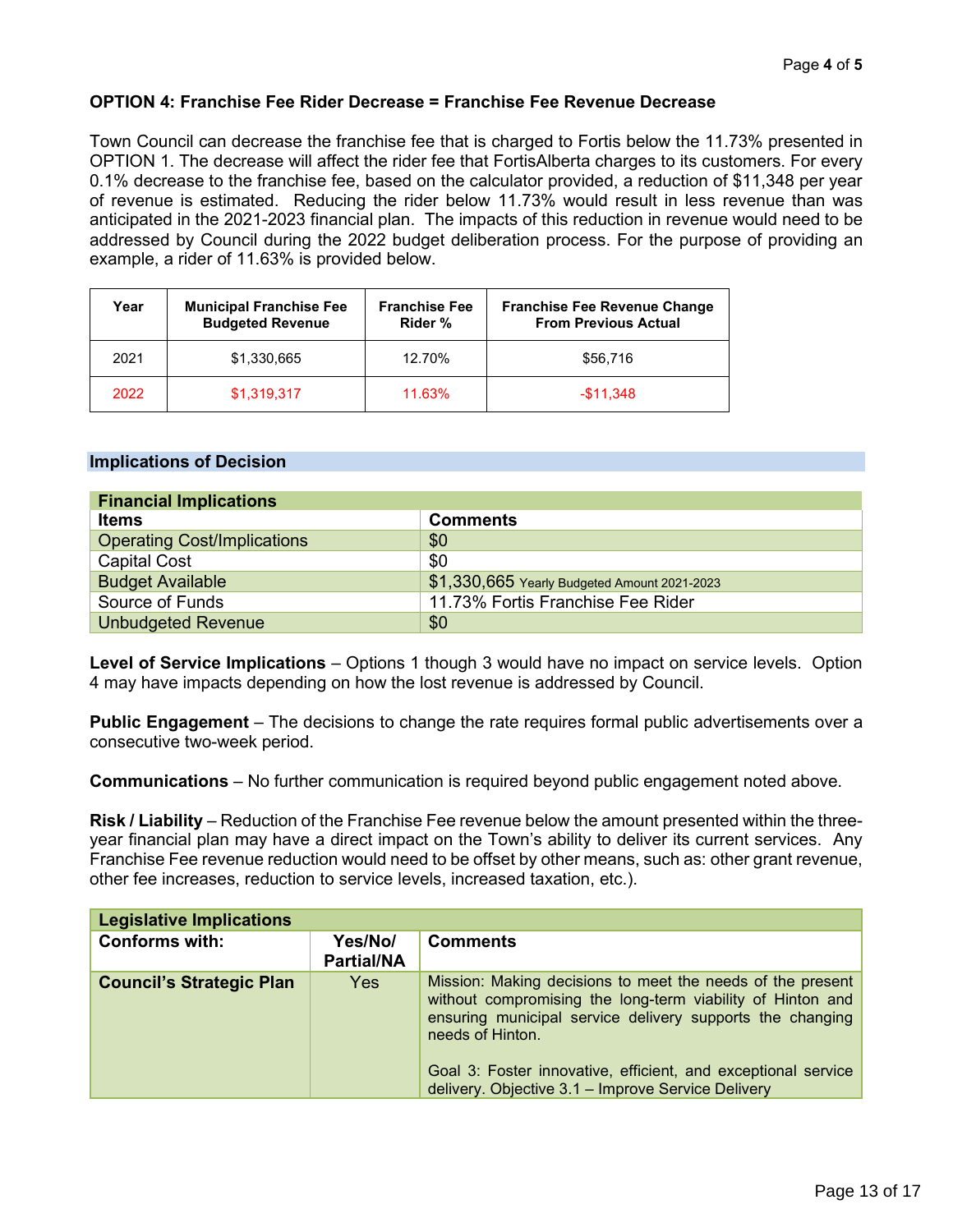| <b>Community</b><br><b>Sustainability Plan</b> | Yes        | Theme 3: Governance and Partnerships<br>Providing proactive leadership that is transparent and<br>$\bullet$<br>collaborative &<br>responsible and accountable<br>fiscallv<br>• Providing<br>leadership. |
|------------------------------------------------|------------|---------------------------------------------------------------------------------------------------------------------------------------------------------------------------------------------------------|
| <b>Municipal Policies or</b><br><b>Bylaws</b>  | <b>Yes</b> | <b>None</b>                                                                                                                                                                                             |
| <b>Provincial Laws or MGA</b>                  | Yes        | Section 242(1), 245, 313 Municipal Government Act                                                                                                                                                       |
| <b>Other plans or policies</b>                 | Yes        | <b>None</b>                                                                                                                                                                                             |

#### **Options / Alternatives**

- *1. That Council direct Administration to advertise for two consecutive weeks, the Town's intent to decrease the FortisAlberta Franchise Fee Rider from 12.7% to 11.73% effective January 1, 2022; and that the FortisAlberta Franchise Fee Rider for 2022 report, with public notification feedback, be brought to a future Regular Council Meeting before November 1, 2021, for decision.*
- *2. That Council set the FortisAlberta Franchise Fee Rider at 12.7% for 2022 and that Administration notify FortisAlberta before November 1, 2021, of this "no change" status.*
- *3. That Council direct Administration to advertise for two consecutive weeks, the Town's intent to increase the FortisAlberta Franchise Fee Rider from 12.7% to \_\_\_\_%* (Council to insert any % higher that 12.7% here) *effective January 1, 2022; and that the FortisAlberta Franchise Fee Rider for 2022 report, with public notification feedback, be brought to a future Regular Council Meeting before November 1, 2021, for decision.*
- *4. That Council direct Administration to advertise for two consecutive weeks, the Town's intent to decrease the FortisAlberta Franchise Fee Rider from 12.7% to \_\_\_\_\_%* (Council to insert any % lower than 11.73% or between 12.7% and 11.73% here) *effective January 1, 2022; and that the FortisAlberta Franchise Fee Rider for 2022 report, with public notification feedback, be brought to a future Regular Council Meeting before November 1, 2021, for decision.*

## **Attachment(s)**

1. Municipal Franchise Fee Riders – Community Comparators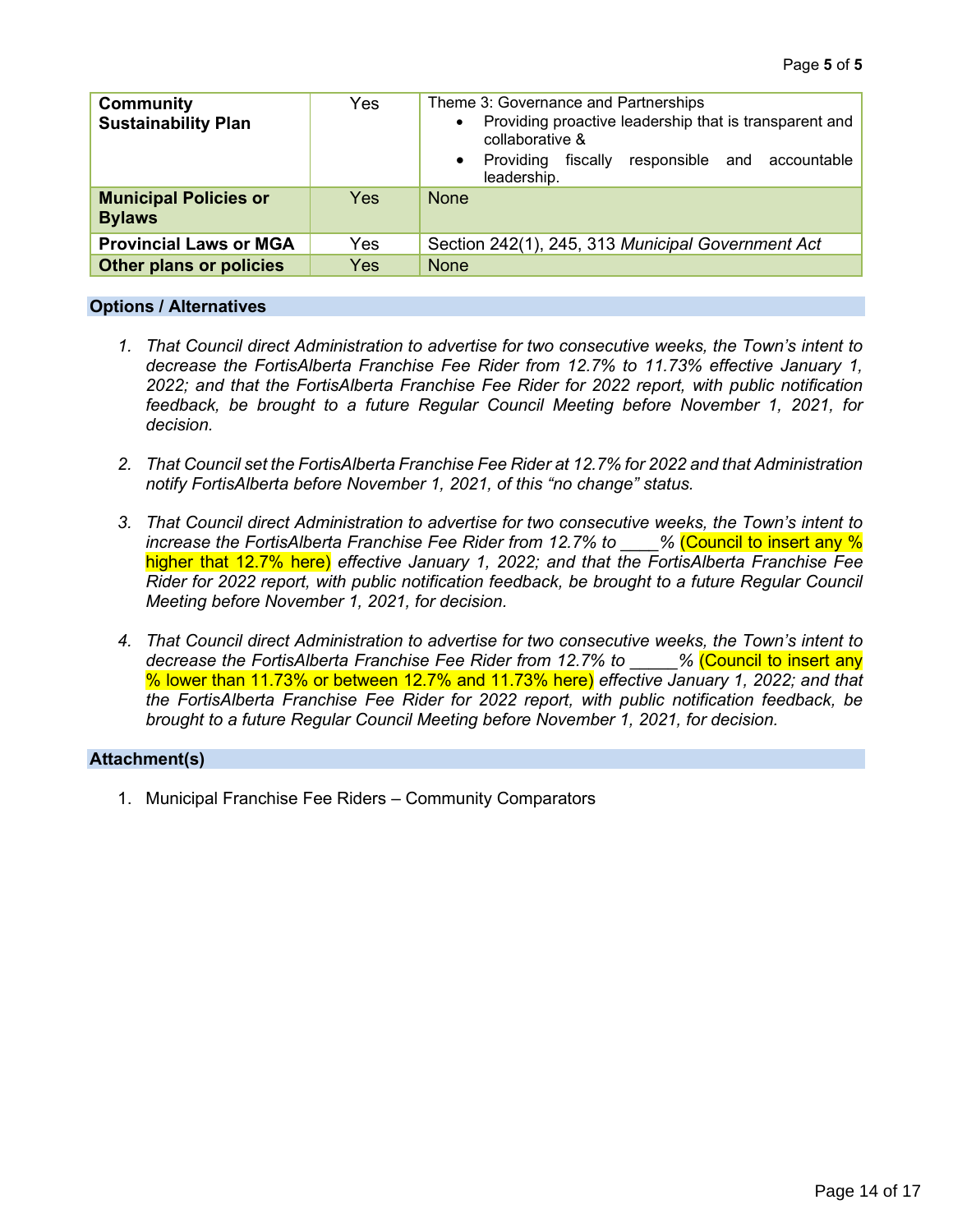

FortisAlberta Inc. **Rider Schedules** 2021 ANNUAL RATE ADJUSTMENT FILING

Page 27

## **MUNICIPAL FRANCHISE FEE RIDERS**

- **Availability** Effective for all consumption, estimated or actual, on and after the first of the month following Commission approval, the following franchise fee riders apply to each rate class.
- **Price** A percentage surcharge per the table below will be added to the total distribution **Adjustment** tariff, (the sum of the transmission component and the distribution component), excluding any Riders calculated for every Point of Service within each municipality and will be billed to the applicable retailer.

FortisAlberta will pay to each municipality each month, in accordance with the franchise agreements between FortisAlberta and the municipalities, the franchise fee revenue collected from the retailers.

|         | <b>Muni Code Municipality</b> | Rider  | <b>Effective</b> |         | <b>Muni Code Municipality</b> | Rider  | <b>Effective</b> |
|---------|-------------------------------|--------|------------------|---------|-------------------------------|--------|------------------|
| 03-0002 | Acme                          | 3%     | 2013/07/01       | 02-0040 | Bowden                        | 15%    | 2017/01/01       |
| 01-0003 | Airdrie                       | 20%    | 2021/04/01       | 03-0041 | Boyle                         | 20%    | 2021/01/01       |
| 03-0005 | Alix                          | 8.50%  | 2019/01/01       | 03-0042 | <b>Breton</b>                 | 20%    | 2015/01/01       |
| 03-0004 | Alberta Beach                 | 8%     | 2021/01/01       | 01-0043 | <b>Brooks</b>                 | 14%    | 2021/01/01       |
| 03-0007 | Amisk                         | 0%     | 2014/01/01       | 02-0044 | Bruderheim                    | 0%     | 2013/07/01       |
| 02-0011 | Athabasca                     | 12%    | 2021/01/01       | 02-0047 | Calmar                        | 20%    | 2013/07/01       |
| 04-0009 | Argentia Beach                | 0%     | 2017/01/01       | 01-0048 | Camrose                       | 14%    | 2021/04/01       |
| 03-0010 | Arrowwood                     | 12%    | 2015/07/01       | 02-0050 | Canmore                       | 12%    | 2021/01/01       |
| 02-0387 | Banff                         | 6%     | 2020/01/01       | 03-0054 | Carmangay                     | 15%    | 2021/01/01       |
| 07-0164 | <b>Banff Park</b>             | 4%     | 2019/10/01       | 03-0055 | Caroline                      | 12%    | 2021/01/01       |
| 03-0363 | Barnwell                      | 5%     | 2013/07/01       | 02-0056 | Carstairs                     | 10%    | 2015/01/01       |
| 03-0013 | <b>Barons</b>                 | 5%     | 2015/04/01       | 03-0061 | Champion                      | 15%    | 2015/04/01       |
| 02-0014 | <b>Barrhead</b>               | 12%    | 2016/04/01       | 03-0062 | Chauvin                       | 11%    | 2016/01/01       |
| 02-0016 | Bashaw                        | 2%     | 2021/01/01       | 01-0356 | Chestermere                   | 11.50% | 2014/01/01       |
| 02-0017 | Bassano                       | 14.40% | 2019/01/01       | 03-0064 | Chipman                       | 0%     | 2016/01/01       |
| 03-0018 | Bawlf                         | 6%     | 2016/01/01       | 02-0065 | Claresholm                    | 4%     | 2017/01/01       |
| 01-0019 | <b>Beaumont</b>               | 17.25% | 2020/01/01       | 03-0066 | Clive                         | 10%    | 2020/01/01       |
| 03-0022 | <b>Beiseker</b>               | 3.50%  | 2019/01/01       | 03-0068 | Clyde                         | 15%    | 2017/01/01       |
| 02-0024 | Bentley                       | 10%    | 2019/01/01       | 02-0069 | Coaldale                      | 11%    | 2015/01/01       |
| 04-0026 | Betula Beach                  | 0%     | 2017/01/01       | 02-0360 | Coalhurst                     | 4%     | 2021/01/01       |
| 03-0029 | <b>Bittern Lake</b>           | 7%     | 2016/01/01       | 02-0070 | Cochrane                      | 17%    | 2020/01/01       |
| 02-0030 | <b>Black Diamond</b>          | 10%    | 2017/01/01       | 03-0076 | Coutts                        | 3%     | 2017/01/01       |
| 02-0031 | <b>Blackfalds</b>             | 20%    | 2013/10/01       | 03-0077 | Cowley                        | 5%     | 2016/01/01       |
| 02-0034 | <b>Bon Accord</b>             | 20%    | 2013/07/01       | 03-0078 | Cremona                       | 10%    | 2016/01/01       |
| 02-0039 | <b>Bow Island</b>             | 8.50%  | 2018/01/01       | 02-0079 | Crossfield                    | 0%     | 2015/01/01       |

FortisAlberta's Customer and Retailer Terms and Conditions of Distribution Tariff Services provide for other charges, including an arrears charge of 1.5% per month.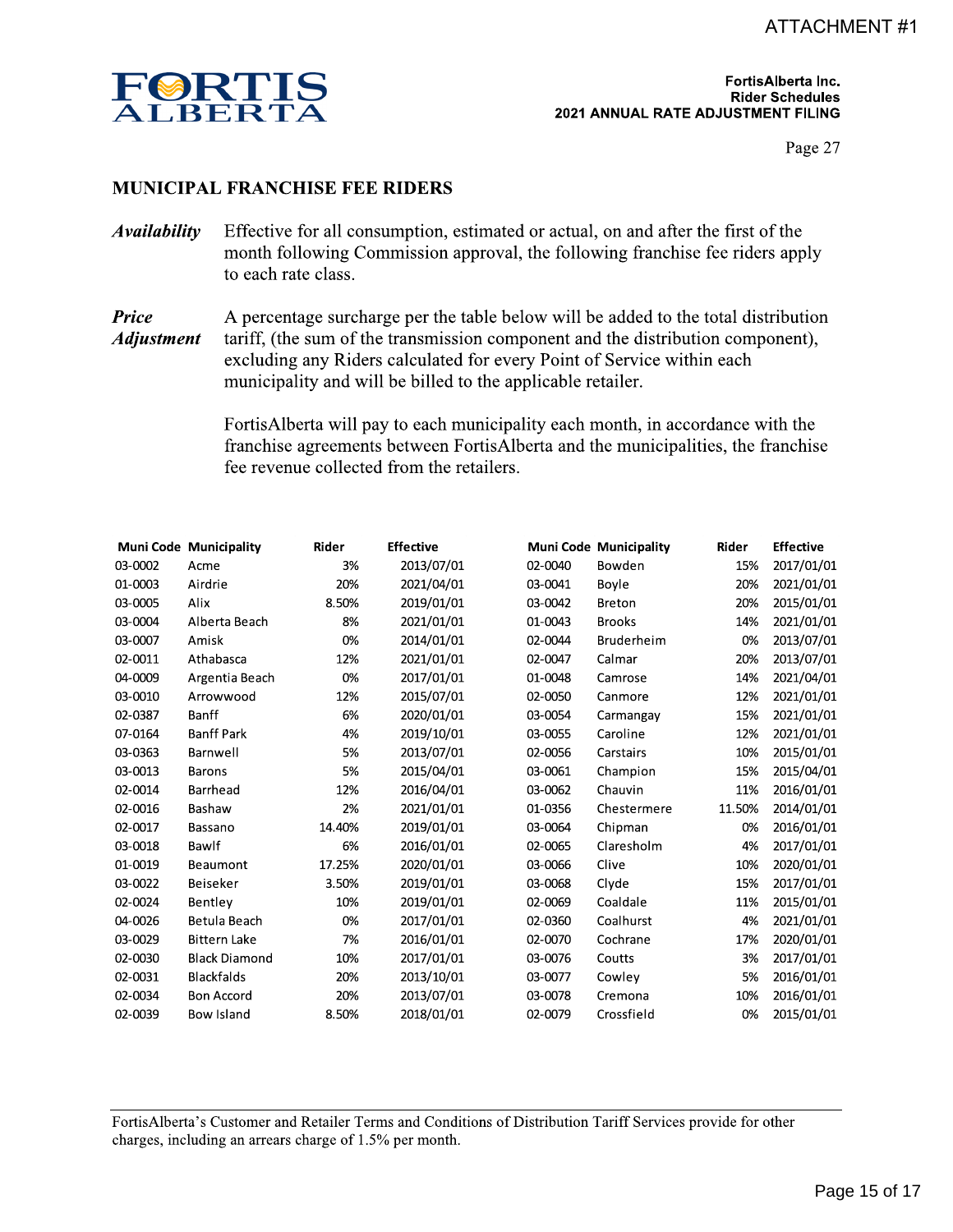

Page 28

## **MUNICIPAL FRANCHISE FEE RIDERS**

Effective: the first of the month following Commission approval for consumption from the first of the month following Commission approval

|         | Muni Code Municipality | Rider  | <b>Effective</b> |         | <b>Muni Code Municipality</b> | Rider  | <b>Effective</b> |
|---------|------------------------|--------|------------------|---------|-------------------------------|--------|------------------|
| 09-0361 | <b>Crowsnest Pass</b>  | 16%    | 2016/01/01       | 01-0194 | Lacombe                       | 17.00% | 2021/01/01       |
| 04-0080 | <b>Crystal Springs</b> | 0%     | 2016/01/01       | 04-0196 | Lakeview                      | 2%     | 2016/01/01       |
| 03-0081 | Czar                   | 5%     | 2013/10/01       | 02-0197 | Lamont                        | 7.50%  | 2020/01/01       |
| 02-0082 | Daysland               | 7%     | 2018/01/01       | 04-0378 | Larkspur                      | 3%     | 2020/04/01       |
| 02-0086 | Devon                  | 13%    | 2018/01/01       | 01-0200 | Leduc                         | 16%    | 2014/01/01       |
| 02-0088 | Didsbury               | 17%    | 2016/01/01       | 02-0202 | Legal                         | 15%    | 2021/01/01       |
| 02-0091 | Drayton Valley         | 10%    | 2016/01/01       | 03-0207 | Lomond                        | 15%    | 2017/01/01       |
| 03-0093 | Duchess                | 15%    | 2018/01/01       | 03-0208 | Longview                      | 17%    | 2017/01/01       |
| 02-0095 | Eckville               | 10%    | 2015/01/01       | 03-0209 | Lougheed                      | 5%     | 2016/01/01       |
| 03-0096 | Edberg                 | 13%    | 2021/01/01       | 02-0211 | Magrath                       | 10%    | 2021/01/01       |
| 03-0097 | Edgerton               | 16%    | 2015/01/01       | 04-0210 | Ma-Me-O Beach                 | 0%     | 2016/01/01       |
| 02-0100 | Edson                  | 4.75%  | 2020/01/01       | 02-0215 | Mayerthorpe                   | 10%    | 2020/01/01       |
| 03-0109 | Ferintosh              | 11%    | 2016/01/01       | 04-0359 | Mewatha Beach                 | 2%     | 2016/10/01       |
| 03-0112 | Foremost               | 7%     | 2016/01/01       | 02-0218 | Milk River                    | 12%    | 2017/01/01       |
| 02-0115 | <b>Fort Macleod</b>    | 15%    | 2018/10/01       | 02-0219 | Millet                        | 16%    | 2019/01/01       |
| 01-0117 | Fort Saskatchewan      | 0%     | 2013/10/01       | 03-0220 | Milo                          | 20%    | 2017/01/01       |
| 02-0124 | Gibbons                | 10%    | 2013/01/01       | 02-0224 | Morinville                    | 20%    | 2013/07/01       |
| 03-0128 | Glenwood               | 0%     | 2016/02/11       | 04-0230 | Nakamun Park                  | 0%     | 2013/10/01       |
| 04-0129 | Golden Days            | 0%     | 2017/01/01       | 02-0232 | Nanton                        | 9%     | 2019/01/01       |
| 02-0135 | Granum                 | 5.50%  | 2013/07/01       | 02-0236 | Nobleford                     | 0%     | 2013/10/01       |
| 04-0134 | Grandview              | 0%     | 2016/01/01       | 03-0233 | New Norway                    | 6%     | 2009/01/01       |
| 04-0138 | <b>Gull Lake</b>       | 0%     | 2016/01/01       | 04-0237 | Norglenwold                   | 5%     | 2015/01/01       |
| 04-0358 | Half Moon Bay          | 0%     | 2021/01/01       | 04-0385 | Norris Beach                  | 0%     | 2016/01/01       |
| 02-0143 | Hardisty               | 9.50%  | 2021/01/01       | 02-0238 | Okotoks                       | 20%    | 2021/01/01       |
| 03-0144 | Hay Lakes              | 9%     | 2021/01/01       | 02-0239 | Olds                          | 15%    | 2019/01/01       |
| 02-0148 | High River             | 20%    | 2015/07/01       | 02-0240 | Onoway                        | 9.50%  | 2021/01/01       |
| 03-0149 | <b>Hill Spring</b>     | 5%     | 2015/09/01       | 04-0374 | Parkland Beach                | 0%     | 2015/01/01       |
| 02-0151 | Hinton                 | 12.70% | 2019/01/01       | 02-0248 | Penhold                       | 19%    | 2014/01/01       |
| 03-0152 | Holden                 | 4%     | 2016/01/01       | 02-0249 | <b>Picture Butte</b>          | 10%    | 2016/01/01       |
| 03-0153 | Hughenden              | 5%     | 2016/01/01       | 02-0250 | Pincher Creek                 | 13%    | 2017/01/01       |
| 03-0154 | Hussar                 | 12.50% | 2017/01/01       | 04-0253 | Point Alison                  | 0%     | 2017/01/23       |
| 02-0180 | Innisfail              | 15%    | 2021/04/01       | 04-0256 | Poplar Bay                    | 0%     | 2016/01/01       |
| 03-0182 | Irma                   | 20%    | 2015/01/01       | 02-0257 | Provost                       | 20%    | 2015/01/01       |
| 02-0183 | Irricana               | 0%     | 2013/10/01       | 02-0261 | Raymond                       | 12%    | 2016/01/01       |
| 04-0185 | <b>Island Lake</b>     | 0%     | 2016/01/01       | 02-0265 | Redwater                      | 5%     | 2020/01/01       |
| 04-0186 | Itaska Beach           | 0%     | 2017/10/01       | 02-0266 | Rimbey                        | 16%    | 2019/01/01       |
| 04-0379 | Jarvis Bay             | 0%     | 2015/10/08       | 02-0268 | Rocky Mtn House               | 12%    | 2017/01/01       |
| 04-0187 | Kapasiwin              | 0%     | 2018/04/01       | 03-0270 | Rockyford                     | 5%     | 2015/04/01       |
| 02-0188 | Killam                 | 9%     | 2021/01/01       | 03-0272 | Rosemary                      | 14.50% | 2020/01/01       |

FortisAlberta's Customer and Retailer Terms and Conditions of Electric Distribution Service provide for other charges, including an arrears charge of 1.5% per month.